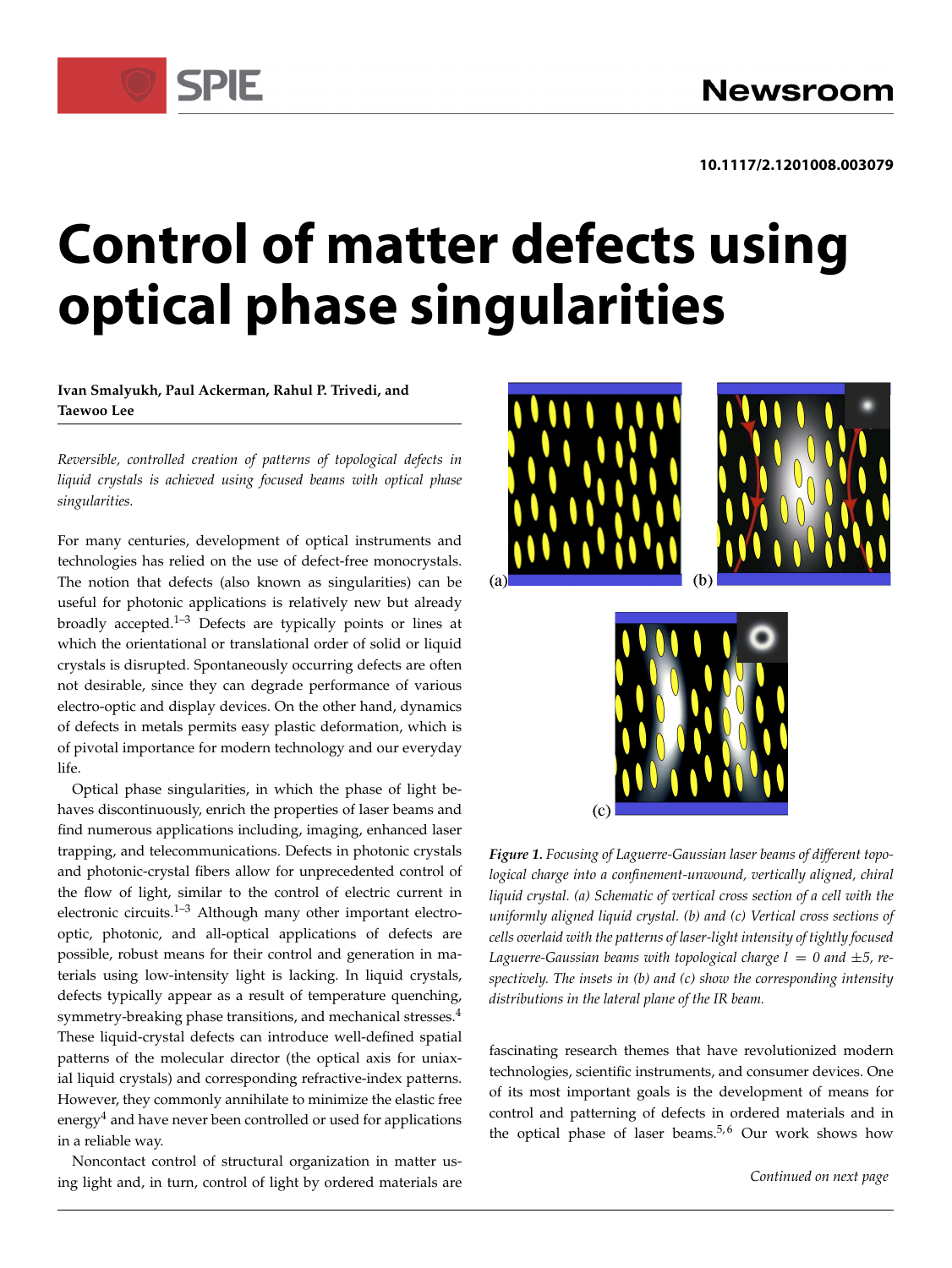# **Newsroom**

### **10.1117/2.1201008.003079 Page 2/3**



*Figure 2. Optical generation of arbitrary spatial patterns of Torons. (a) Schematic visualization of the optical generation of a Toron using a laser beam with optical phase singularity. (b) Different types of Toron structures formed by focusing Laguerre-Gaussian laser beams of different topological charge.<sup>2</sup> The largest Toron defect structure is approximately 15m in diameter. (c) Optically generated periodic 2D pattern of Torons with a dislocation. Each Toron is 10m in diameter. (d) Characters obtained by Toron generation, each approximately 5m in diameter. (e) Square-periodic pattern of Torons generated in a liquidcrystal sample. The Torons are each*  $\sim$  5 $\mu$ *m in diameter.* 

laser beams with optical phase singularities can be used to control topological singularities in ordered, liquid-crystalline materials,<sup>6</sup> potentially enabling a number of new applications.

We employed a computer-controlled, phase-only, spatial-light modulator (SLM, Boulder Nonlinear Systems) to generate holograms and convert an IR Gaussian beam into doughnut-shaped Laguerre-Gaussian laser beams of different topological charge (defining the number of twists that the phase of the light makes in one wavelength).<sup>6</sup> We then focused the beams into the bulk of the untwisted chiral liquid crystal confined between thin glass plates: see Figure 1(a)–(c). These chiral liquid crystals have a strong preference for molecular twisting, but can be untwisted by external fields and confinement, as shown in Figure 1(a). Using focused Gaussian and Laguerre-Gaussian vortex laser beams with different optical phase singularities—see Figure 1(b) and (c)—we generated topological liquid-crystal defect architectures containing both point and line singularities: see Figure  $2(a)$ .<sup>6</sup> The defects are bound to each other by twisted interdefect regions, forming stable or metastable 3D configurations. In chiral nematic liquid crystals that are confined into sandwich-like cells with vertical boundary conditions, these laser-generated topological defects embed the localized 3D twist into the uniform background of the director field. They are untwisted because

of confinement, forming distinct localized chiro-elastic particlelike excitations of different types: see Figure 2(a) and (b).<sup>6</sup> These defect structures—dubbed 'Torons'6—can be generated at a desired location in the sample and their internal structures can then be controlled by varying the topological charge of the Laguerre-Gaussian laser beam. The resultant Torons are comprised of topological point- and ring-shaped defects of opposite topological charge, such that the overall charge is conserved: see Figure 2(a) and  $(b)$ .<sup>6</sup>

We also find that vortex laser beams of power 10–100mW with screw-dislocation defects in the optical phase allow for control of the topological defects and internal configurations of Torons at a desired spatial location, enabling formation of desired long-term-stable defect superstructures. We show three examples of such superstructures containing Torons of different kinds, a square-periodic lattice with a dislocation in Figure 2(c), a structure in the form of the characters 'SPIE' in Figure 2(d), and a regular periodic pattern: see Figure 2(e). Using both single-beam steering and holographic laser-intensity patterning,<sup>7</sup> the periodic crystal lattices of Torons can be generated and tailored by tuning their periodicity, reorienting their crystallographic axes, introducing dislocation defects in the periodic patterns, etc. These periodic lattices can be dynamically modified, erased, and then recreated, depending on the need of the relevant application. Periodicity of these optically induced structures depends on the equilibrium pitch of the chiral nematic liquid crystal, and it can be tuned from several hundreds of nanometers to hundreds of microns by varying the pitch and using different structure-generation schemes.

The key advantage of our approach is the robustness with which the periodic patterns of liquid-crystal defects can be generated and switched between multiple distinct states.<sup>6</sup> The unprecedented control over organization of the defects offers promise for a wide range of applications, such as optical-data storage, light/voltage-controlled information displays, and tunable photonic crystals. Our preliminary results show that they can be used as efficient optically reconfigurable diffraction gratings. The structural multistability as well as low-voltage and low-laser-power switching may lead to powerless and low-power multimodal operation of electro-optic, all-optical, and information display devices. Our future work will be directed at realizing these applications, so that the optically controlled defects in liquid crystals may find use in controlling the properties of light.